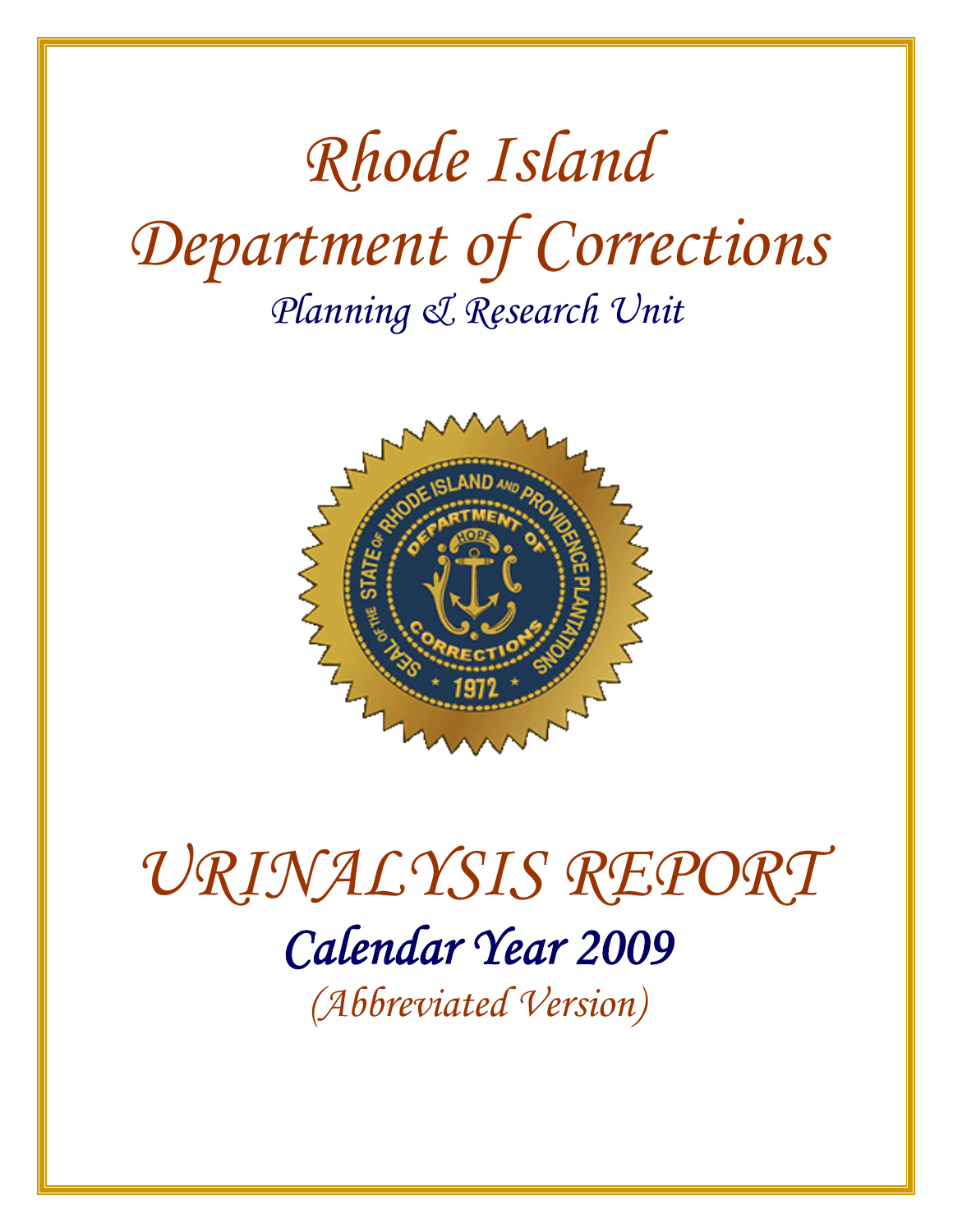## **Table of Contents**

| Page                                                       |
|------------------------------------------------------------|
|                                                            |
|                                                            |
| B. How did we select the inmates that provided specimens?1 |
|                                                            |
|                                                            |
|                                                            |
|                                                            |
|                                                            |
|                                                            |
|                                                            |
|                                                            |
|                                                            |
|                                                            |

If you have any questions regarding the information contained in this report, please contact the Planning & Research Unit at (401) 462-3920 or via email at planning@doc.ri.gov.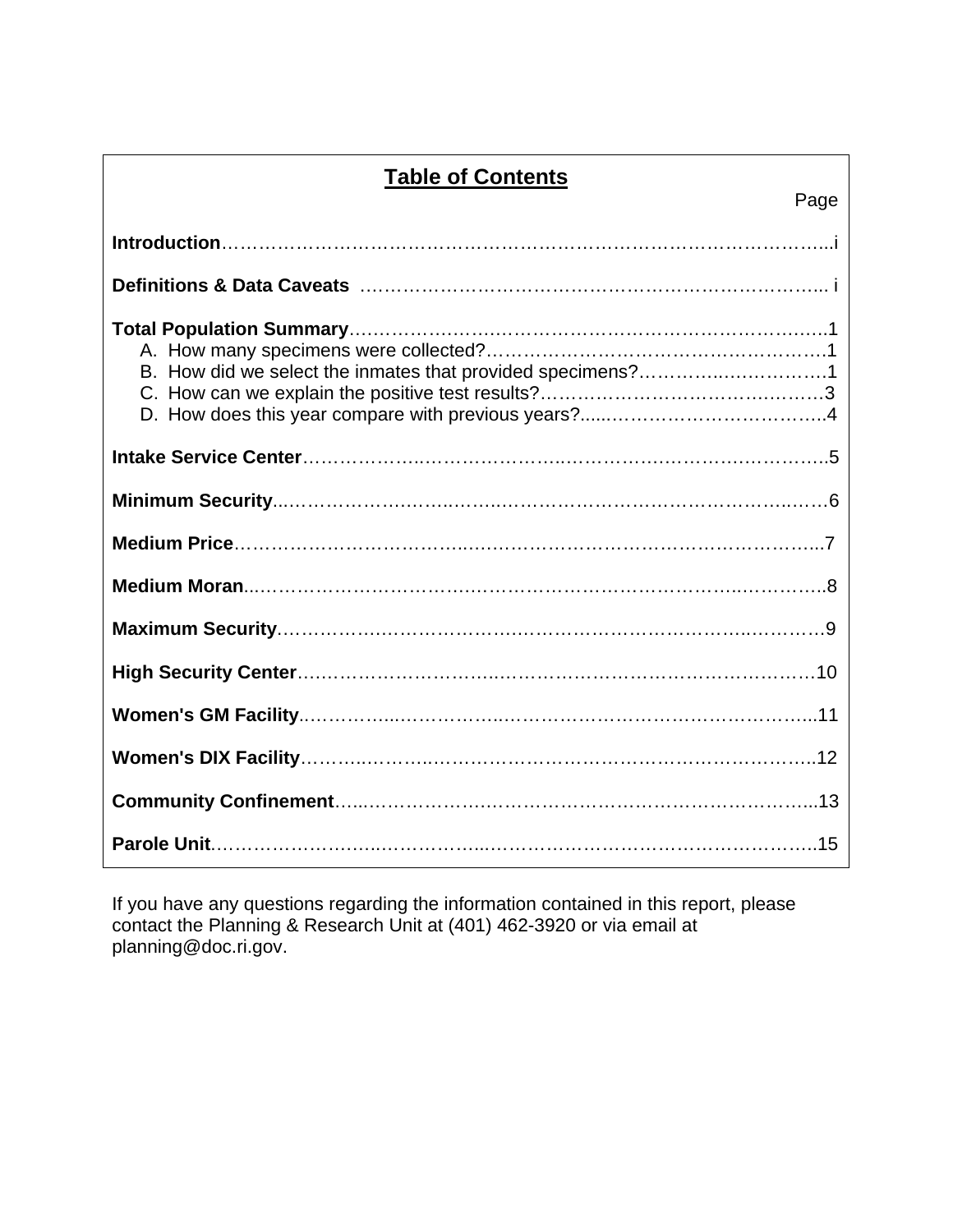#### **Introduction:**

In August 2001, a computerized database in Microsoft Excel was implemented in all facilities at the Rhode Island Department of Corrections (RIDOC) to track urinalysis data. As a result of this intervention, all facilities began to collect and maintain identical drug testing statistics on the inmate population. Similar improvements were also implemented in RIDOC's Community Confinement Program and in the Parole Unit. Each began to use computer applications to record urinalysis statistics during the Fall of 2001. This *Calendar Year 2009 Urinalysis Report* serves as the eighth full year of information collected by the facilities and other departmental programs under this system.

The utilization of the Excel spreadsheets in the facilities has proven to be extremely successful. All Urine Screen Coordinators and other facility designees have worked diligently to maintain accurate urinalysis statistics. The Planning and Research Unit would like to recognize the hard work of the Urine Screen Coordinators and other facility designees to maintain the system.

#### **Definitions & Data Caveats:**

There is a critical distinction that must be made regarding two terms used in this report: *Confirmed Positive* and *True Positive*.

Confirmed Positive: A urine specimen with conclusive test results that are positive for an illegal drug(s). Not all confirmed positives result in disciplinary action, as many are dismissed for legitimate reasons (e.g. false positives due to prescribed medication).

True Positive: A confirmed positive that warrants disciplinary action for the inmate who provided the specimen. (There is no reason to dismiss the positive). Only true positives are used in the calculation of RIDOC's positive rates.

Charts: Throughout this report the use of pie and bar charts varies depending on the nvalue. When the n-value is very low a bar chart presenting the actual number cases, rather than the percentage, is used as the percentage could be misleading.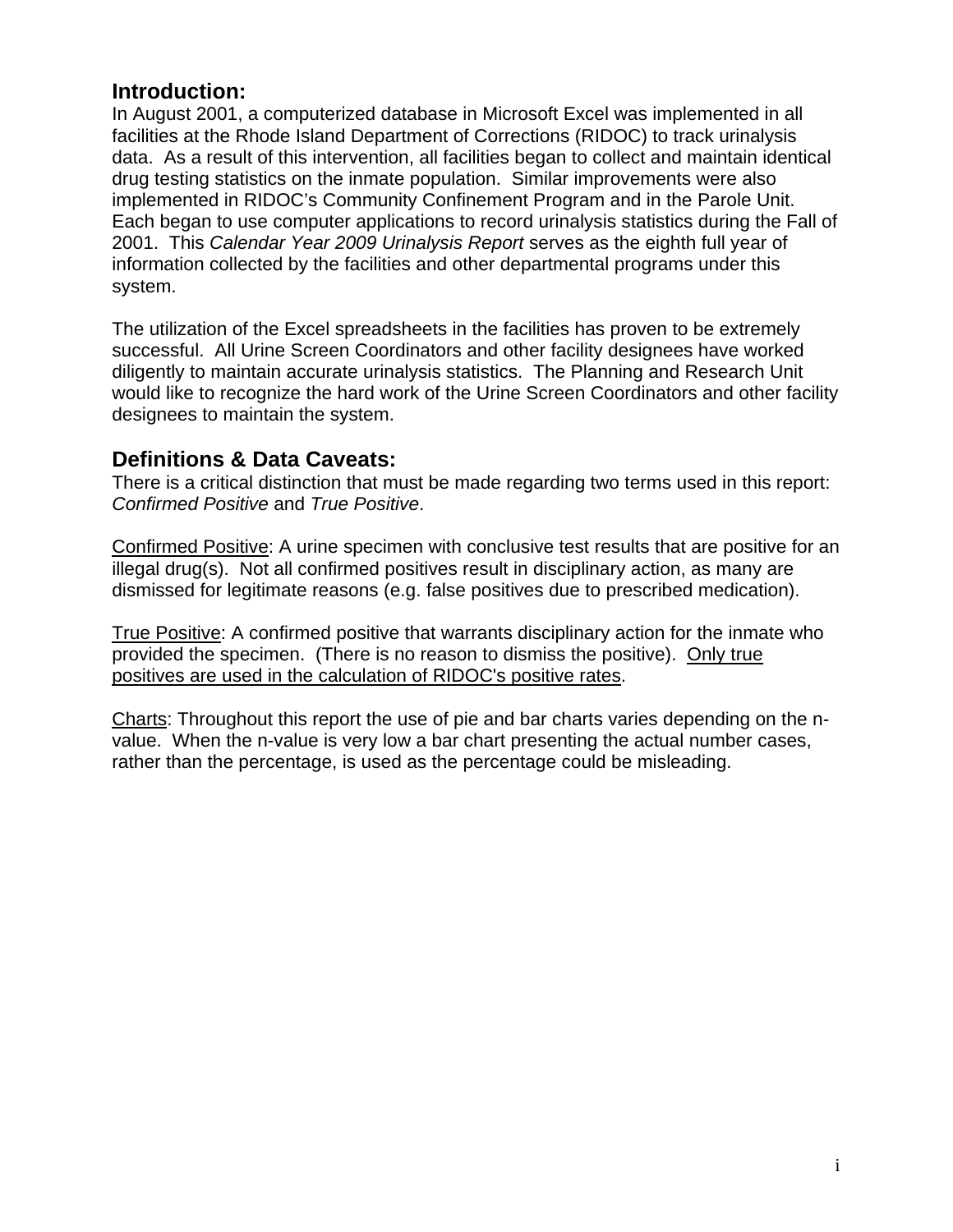# **TOTAL INSTITUTIONAL POPULATION SUMMARY**

Facilities include: High Security Center (HSC), Intake Service Center (ISC), Maximum, Medium Moran, Medium Price, Minimum, Women's DIX, and Women's GM.

#### **A.** *How many specimens were collected?*

In total, there were 8,076 specimens collected from 3,497 inmates in the facilities during Calendar Year 2009 (this is 9,665 less collections (-54.5%) from 1,459 less inmates (-29.4%) than in 2008). Only 8,072 specimens are included for this analysis as 4 collections with missing test result data could not be analyzed.



#### % of Total Collections by Facility

#### *B. How did we select the inmates that provided specimens?*

All specimens collected can be categorized into 1 of 3 selection methods: Random, Cause, or Treatment. *(Please note: as there are no treatment programs at the ISC or HSC, there were no treatment collections in those facilities in 2009).*



#### % of Total Collections by Selection Method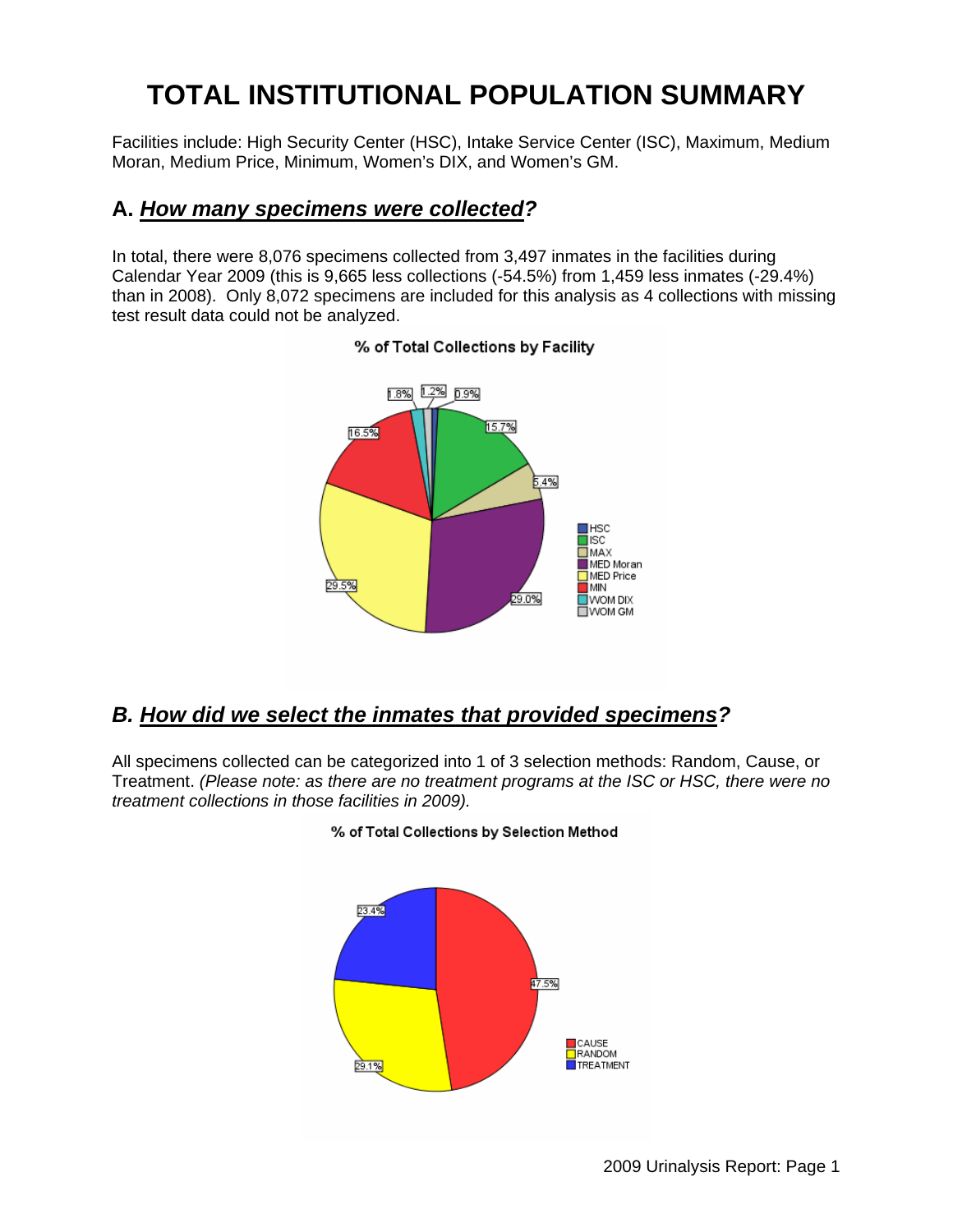



|           | SELECTION METHOD |        |           |       |  |  |
|-----------|------------------|--------|-----------|-------|--|--|
|           | CAUSE            | RANDOM | TREATMENT | Total |  |  |
| Januarv   | 344              | 327    | 44        | 715   |  |  |
| Februarv  | 186              | 427    | 259       | 872   |  |  |
| March     | 1005             | 351    | 92        | 1448  |  |  |
| April     | 442              | 152    | 202       | 796   |  |  |
| Mav       | 219              | 202    | 262       | 683   |  |  |
| June      | 260              | 226    | 242       | 728   |  |  |
| July      | 188              | 120    | 117       | 425   |  |  |
| August    | 95               | 145    | 43        | 283   |  |  |
| September | 162              | 91     | 83        | 336   |  |  |
| October   | 324              | 138    | 114       | 576   |  |  |
| November  | 370              | 101    | 180       | 651   |  |  |
| December  | 241              | 71     | 247       | 559   |  |  |
| Total     | 3836             | 2351   | 1885      | 8072  |  |  |

2009 Urinalysis Report: Page 2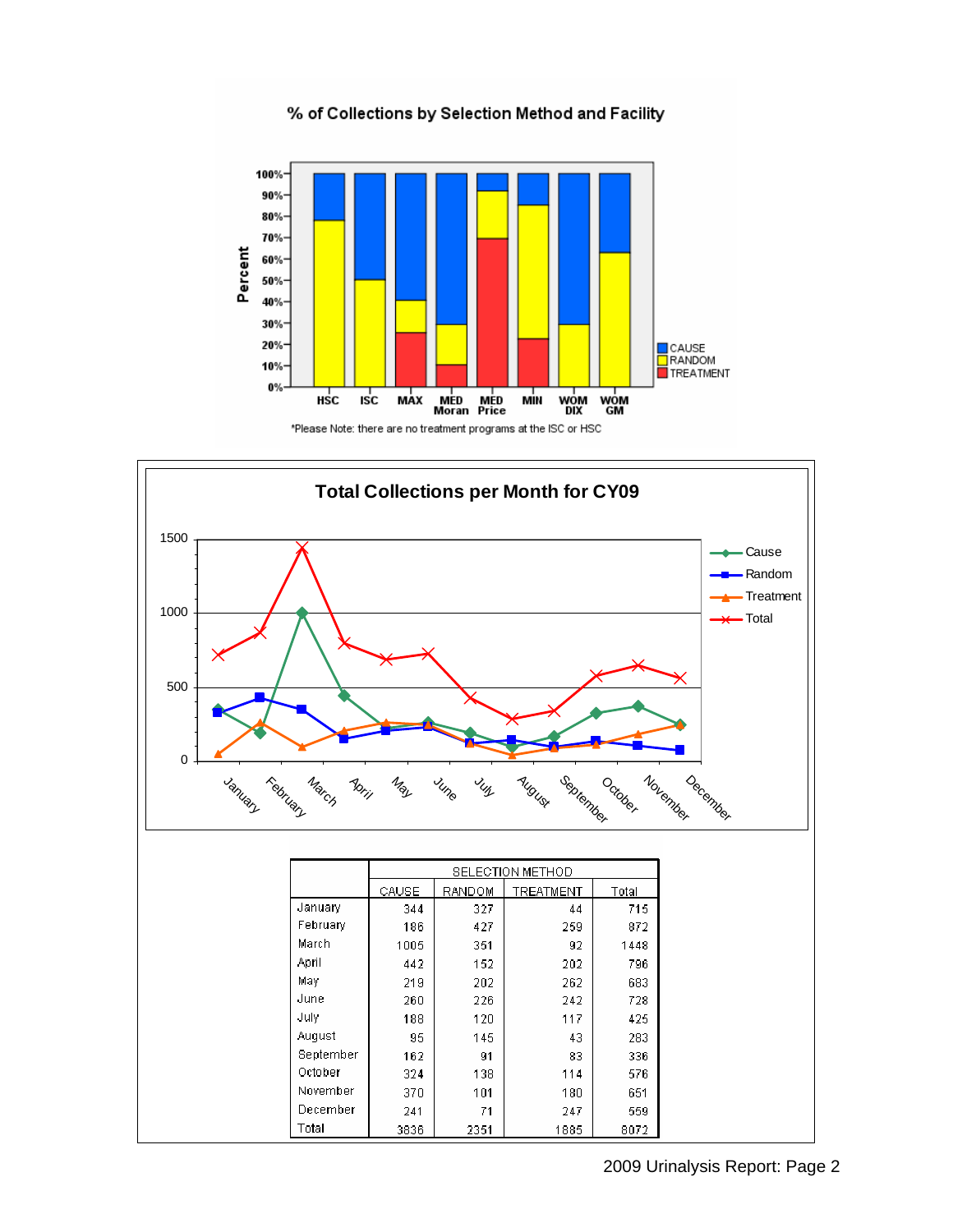## *C. How can we explain the positive test results?*

In total, there were 175 specimens that were confirmed positive throughout all facilities. Of those 175, 49 were "true" positives (i.e. those specimens that warrant disciplinary action for the inmate). The other 120 confirmed positives did not result in disciplinary action for various reasons.

Therefore, **the positive rate for the Department for 2009 was 0.61%** (49 true positives out of the total 8,072 collections). *The positive rate for the Department in 2008 was 0.53% (93 true positives out of the total 17,499 collections).* 

% of True Positives by Facility



Below is a breakdown of the true positives by facility.

In addition to the 49 true positives, the other 120 confirmed positives can be explained by other means. A summary of all other confirmed positives, by facility, with explanations for the positive results follows:



#### Explanation for All Confirmed Positive Test Results by Facility

2009 Urinalysis Report: Page 3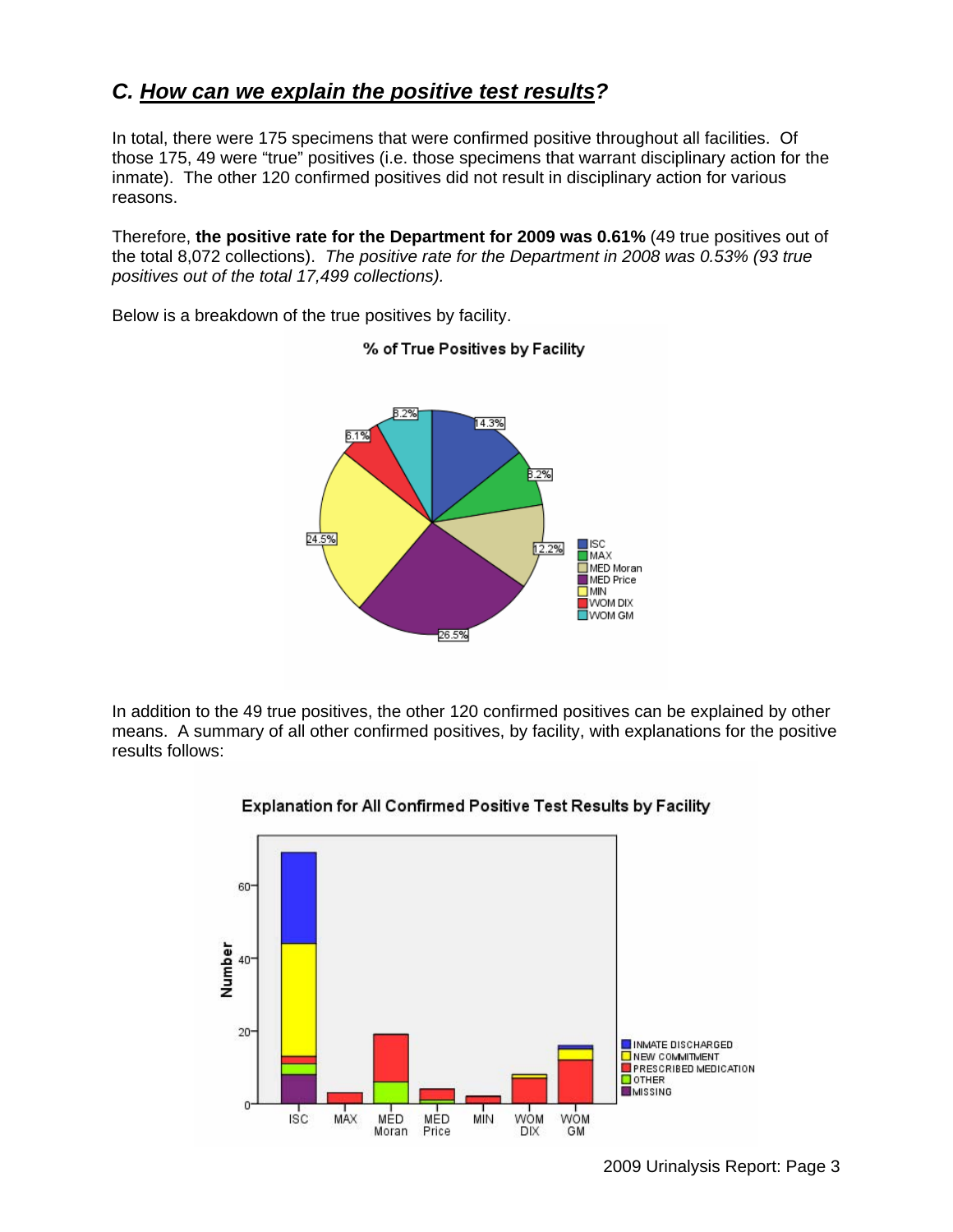|            | EXPLANATION OF RESULTS             |                          |                                 |       |                |       |  |  |
|------------|------------------------------------|--------------------------|---------------------------------|-------|----------------|-------|--|--|
|            | <b>INMATE</b><br><b>DISCHARGED</b> | <b>NEW</b><br>COMMITMENT | PRESCRIBED<br><b>MEDICATION</b> | OTHER | <b>MISSING</b> | Total |  |  |
| <b>ISC</b> | 25                                 | 31                       |                                 | 3     | 8              | 69    |  |  |
| MAX        | n                                  | 0                        | 3                               | Ω     | n              |       |  |  |
| MED Moran  |                                    | 0                        | 13                              | 6     | Ω              | 19    |  |  |
| MED Price  |                                    | Ω                        | 3                               | Ω     | n              |       |  |  |
| MIN        |                                    | 0                        | o                               | 0     | n              |       |  |  |
| WOM DIX    |                                    |                          |                                 | 0     | Ω              | 8     |  |  |
| WOM GM     |                                    | 3                        | 12                              | 0     | n              | 16    |  |  |
| Total      | 26.                                | 35                       | 42                              | 9     | 8              | 120   |  |  |

"Inmate Discharged" is used to describe specimens for which inmates are not disciplined, because they were already discharged from the ACI by the time the test results were final;

"New Commitment" is used to describe specimens for which inmates are not disciplined, because they have only recently been committed to the ACI (the drug(s) in their system were most likely used in the community, not the institution);

"Prescribed Medication" is used to describe specimens for which inmates are not disciplined, because it was determined that prescribed medication yielded the positive result(s);

An "Improper Procedure" describes a situation where a positive specimen is dismissed because of a flawed procedure by staff;

and "Other" describes any other explanation for the positive test result, most commonly describing a situation where an inmate tests positive for the same drug at two separate collections in a short period and was disciplined for the first positive test result. As it is assumed that both positive results were caused by a single instance of use, the inmate is not booked a second time.

#### **D.** *How does this year compare with previous years?*

Using information contained in previous RIDOC Urinalysis Reports, the following 9-year comparison can be made:

|                           | 2001 | 2002   | 2003   | 2004   | 2005   | 2006     | 2007   | 2008     | 2009  |
|---------------------------|------|--------|--------|--------|--------|----------|--------|----------|-------|
| Total Collections: 23,361 |      | 22,518 | 21,269 | 19,890 | 20,824 | 16,606   | 20,158 | 17,499   | 8,072 |
| Inmates Tested: Unknown   |      | 5,823  | 5,594  | 5,230  | 5,338  | 4,462    | 5,604  | 4,956    | 3,497 |
| True Positives: 220       |      | 144    | 135    | 209    | 331    | 148      | 154    | 93       | 49    |
| Percent Positive: 0.94%   |      | 0.64%  | 0.63%  | 1.05%  | 1.59%  | $0.89\%$ | 0.76%  | $0.53\%$ | 0.61% |

As you can see, over the past 9 years **(since 2001)**, the number of collections has decreased by 65.4% and the number of true positives during the same time has decreased by 77.7% (171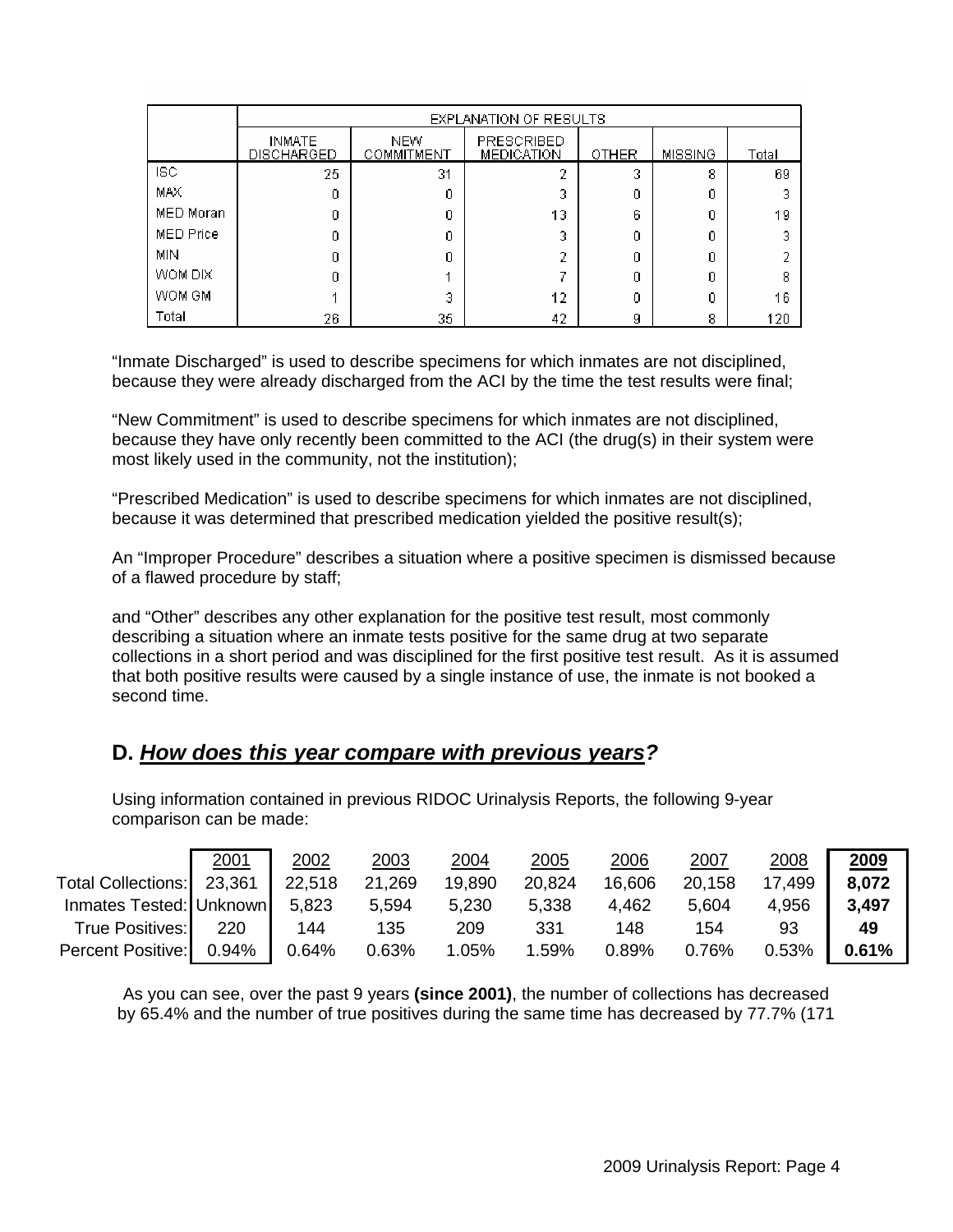# **INTAKE SERVICE CENTER (ISC)**

#### **A.** *Collections:*

The ISC collected a total of 1,264 specimens from a total of 940 inmates (this is 700 fewer collections (-35.6%) from 293 fewer inmates (-23.8%) than in 2008). *There were no treatment collections from inmates at the ISC in 2009;* all collections were for Cause or Random selections, as shown below:



#### **B.** *Positive Specimens:*

In total, there were 76 specimens that were confirmed positive at the ISC. Of those 76, 7 were true positives (i.e. those specimens that warrant disciplinary action for the inmate), while the remaining 69 positives did not result in disciplinary action and can be explained by other means.



**The 2009 positive rate for the ISC is 0.55%** (7 true positives out of 1,264 collections). *The positive rate for the ISC in 2008 was 2.14%.*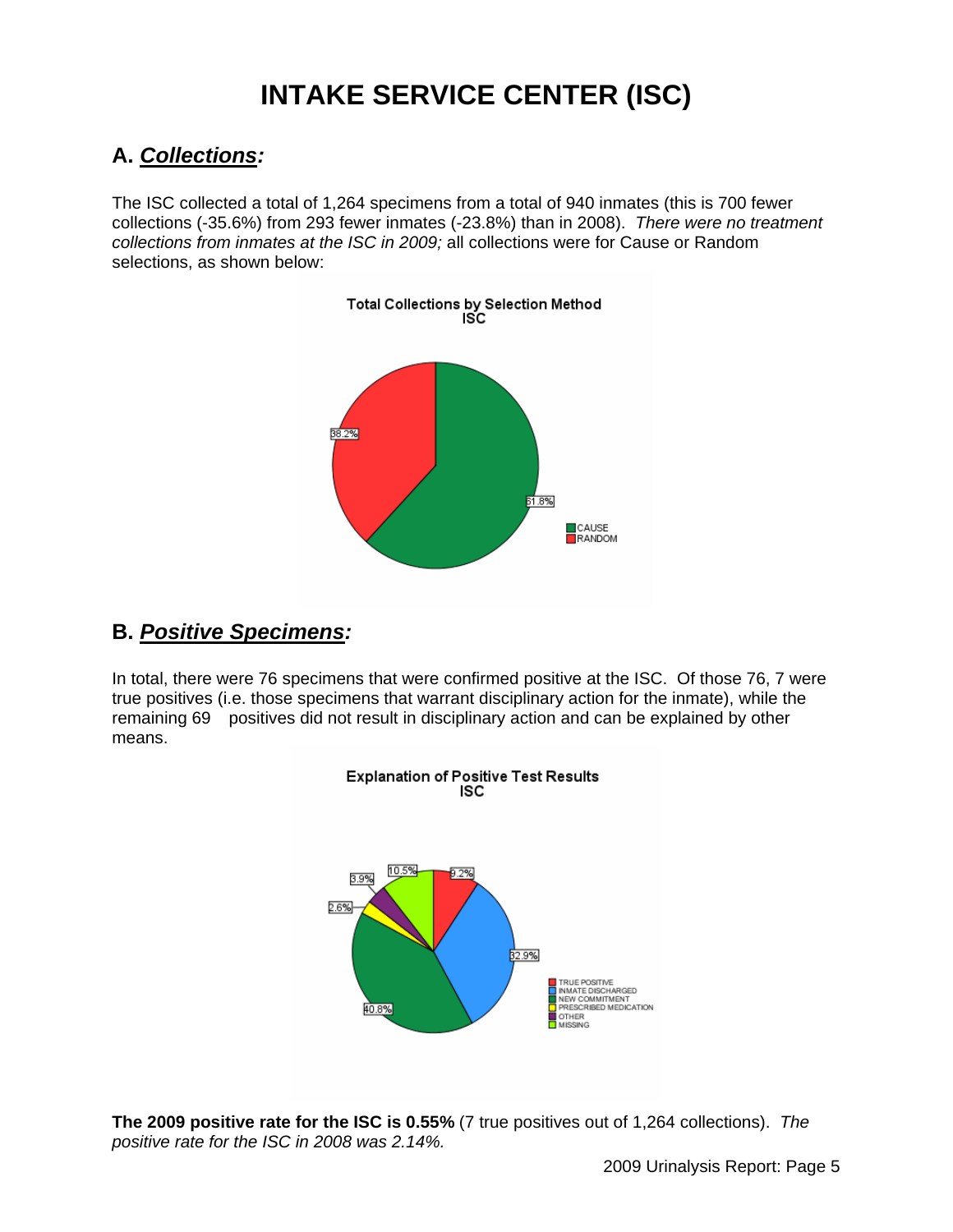## **MINIMUM SECURITY**

## **A.** *Collections:*

Minimum collected a total of 1,329 specimens from a total of 530 inmates (this is 3,504 less collections (-72.5%) from 691 less inmates (-56.6%) than in 2008).



#### **B.** *Positive Specimens:*

In total, there were 14 specimens that were confirmed positive at Minimum. Of those 14, 12 were true positives (i.e. those specimens that warrant disciplinary action for the inmate), while the remaining 2 positives did not result in disciplinary action and can be explained by other means.





**The 2009 positive rate for Minimum Security is 0.90%** (12 true positives out of 1,329 collections). *The positive rate for Minimum Security in 2008 was 0.81%.*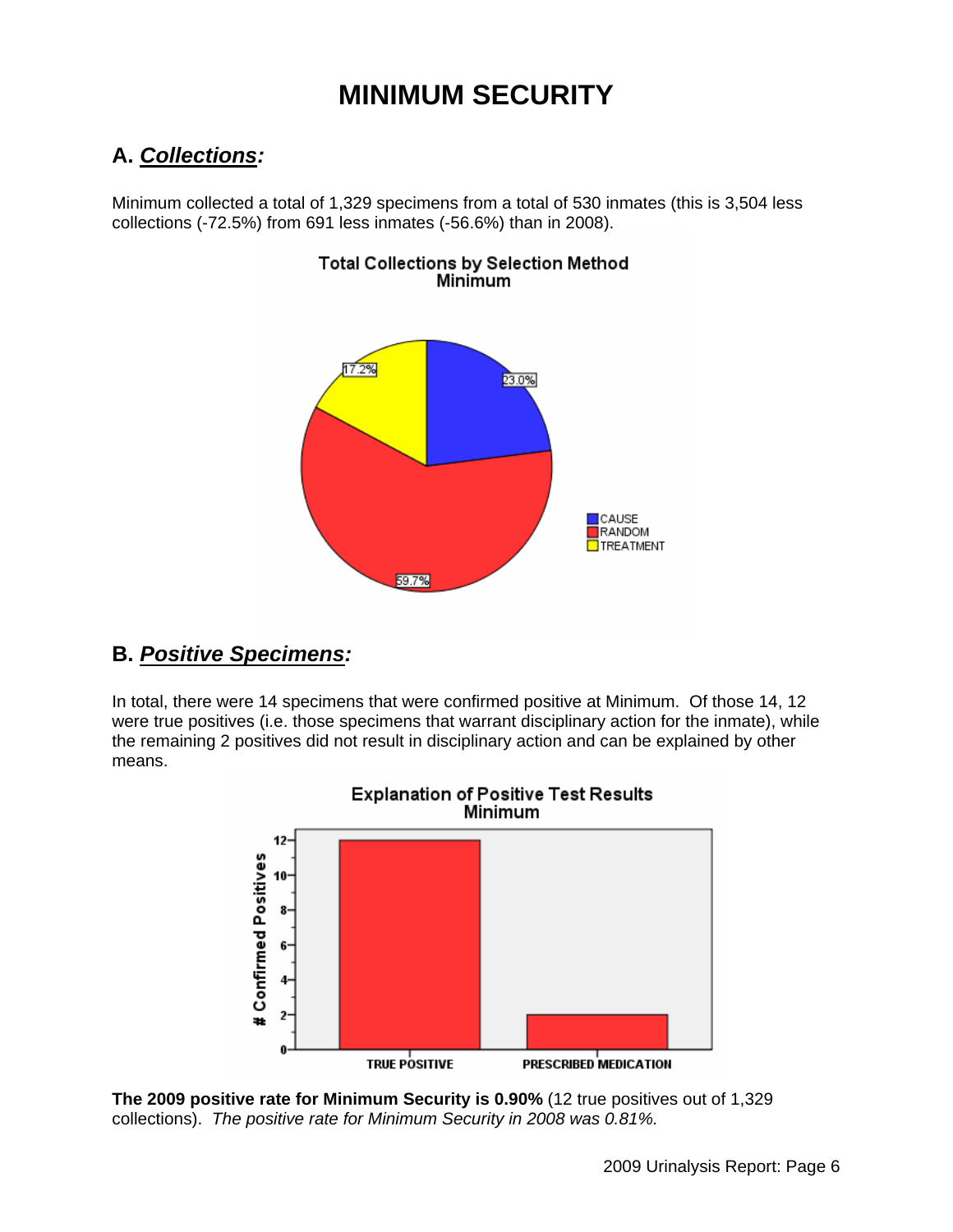## **MEDIUM PRICE**

## **A.** *Collections:*

Medium Price collected a total of 2,385 specimens from a total of 505 inmates (this is 196 more collections (9.0%) from 148 more inmates (41.5%) than in 2008). Only 2,381 specimens are included for this analysis as 4 collections with missing test result data could not be analyzed.



#### **B.** *Positive Specimens:*

In total, there were 16 specimens that were confirmed positive at Medium Price. Of those 16, 13 were true positives (i.e. those specimens that warrant disciplinary action for the inmate), while the remaining 3 positives did not result in disciplinary action and can be explained by other means.



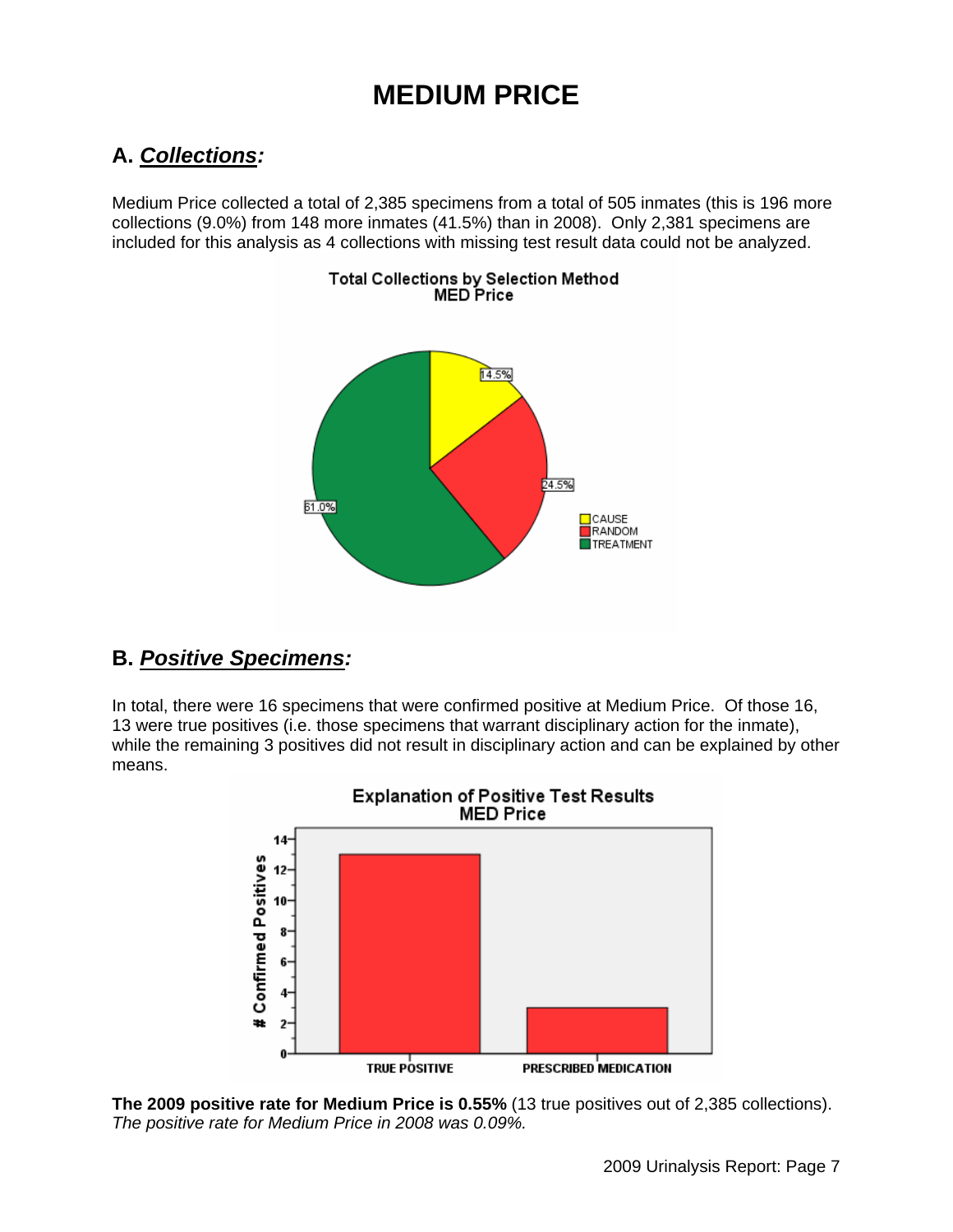## **MEDIUM MORAN**

#### **A.** *Collections:*

Medium Moran collected a total of 2,345 specimens from a total of 1,091 inmates (this is 1,741 fewer collections (-42.6%) from 68 fewer inmates (-5.9%) than in 2008).



# Total Collections by Selection Method<br>MED Moran

#### **B.** *Positive Specimens:*

In total, there were 25 specimens that were confirmed positive at Medium Moran. Of those 25, 6 were true positives (i.e. those specimens that warrant disciplinary action for the inmate), while the remaining 19 positives did not result in disciplinary action and can be explained by other means.



**The 2009 positive rate for Medium Moran is 0.26%** (6 true positives out of 2,345 collections). *The positive rate for Medium Moran in 2008 was 0.07%.*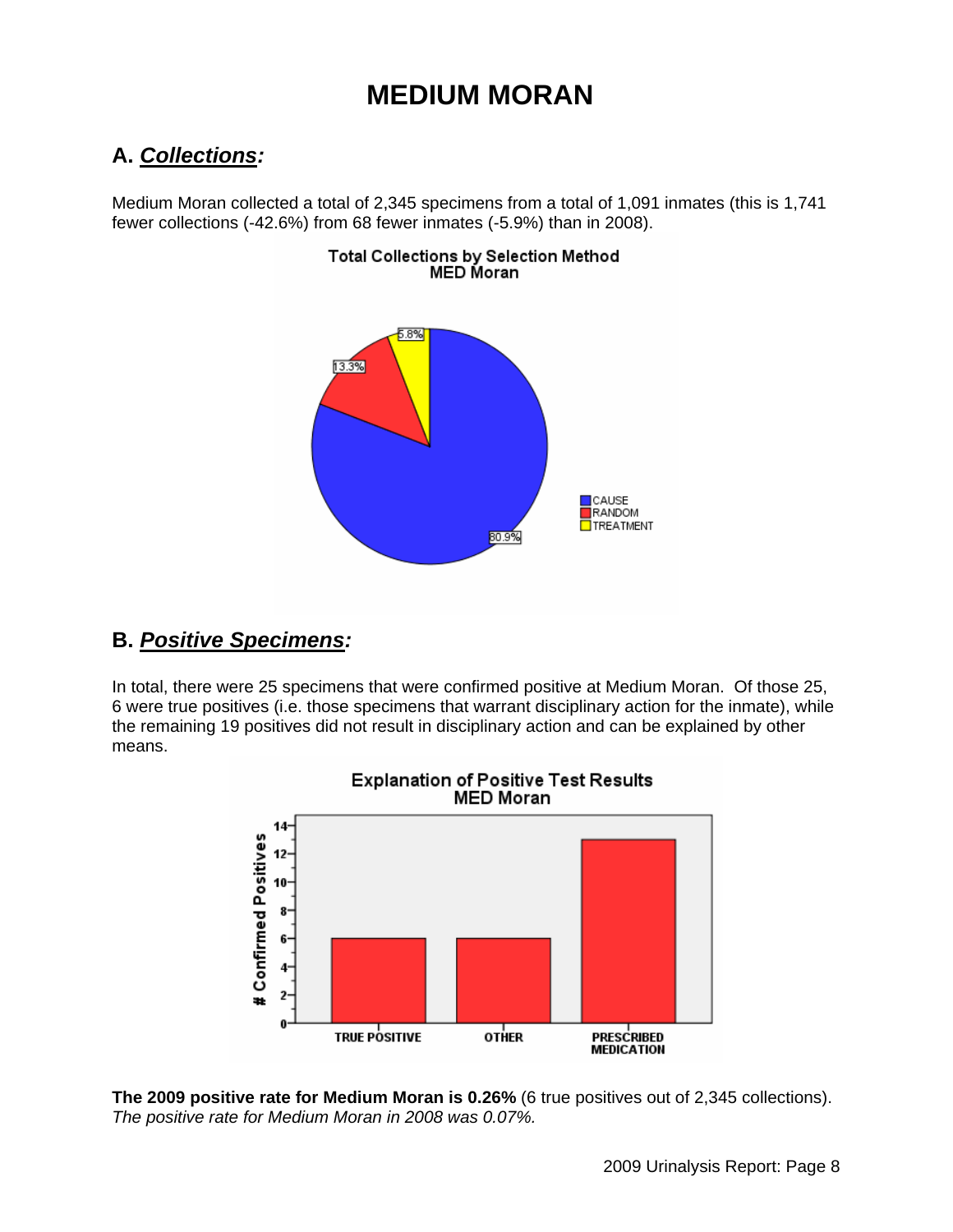## **MAXIMUM SECURITY**

### **A.** *Collections:*

Maximum Security collected a total of 435 specimens from a total of 247 inmates (this is 1,748 fewer collections (-80.1%) from 267 fewer inmates (-51.9%) than in 2008).

Total Collections by Selection Method



#### **B.** *Positive Specimens:*

In total, there were 7 specimens that were confirmed positive at Maximum Security. Of those 7, 4 were true positives (i.e. those specimens that warrant disciplinary action for the inmate), while the remaining 3 positives did not result in disciplinary action and can be explained by other means.



**The 2009 positive rate for Maximum Security is 0.92%** (4 true positives out of 435 collections). *The positive rate for Maximum Security in 2008 was 0.14%.*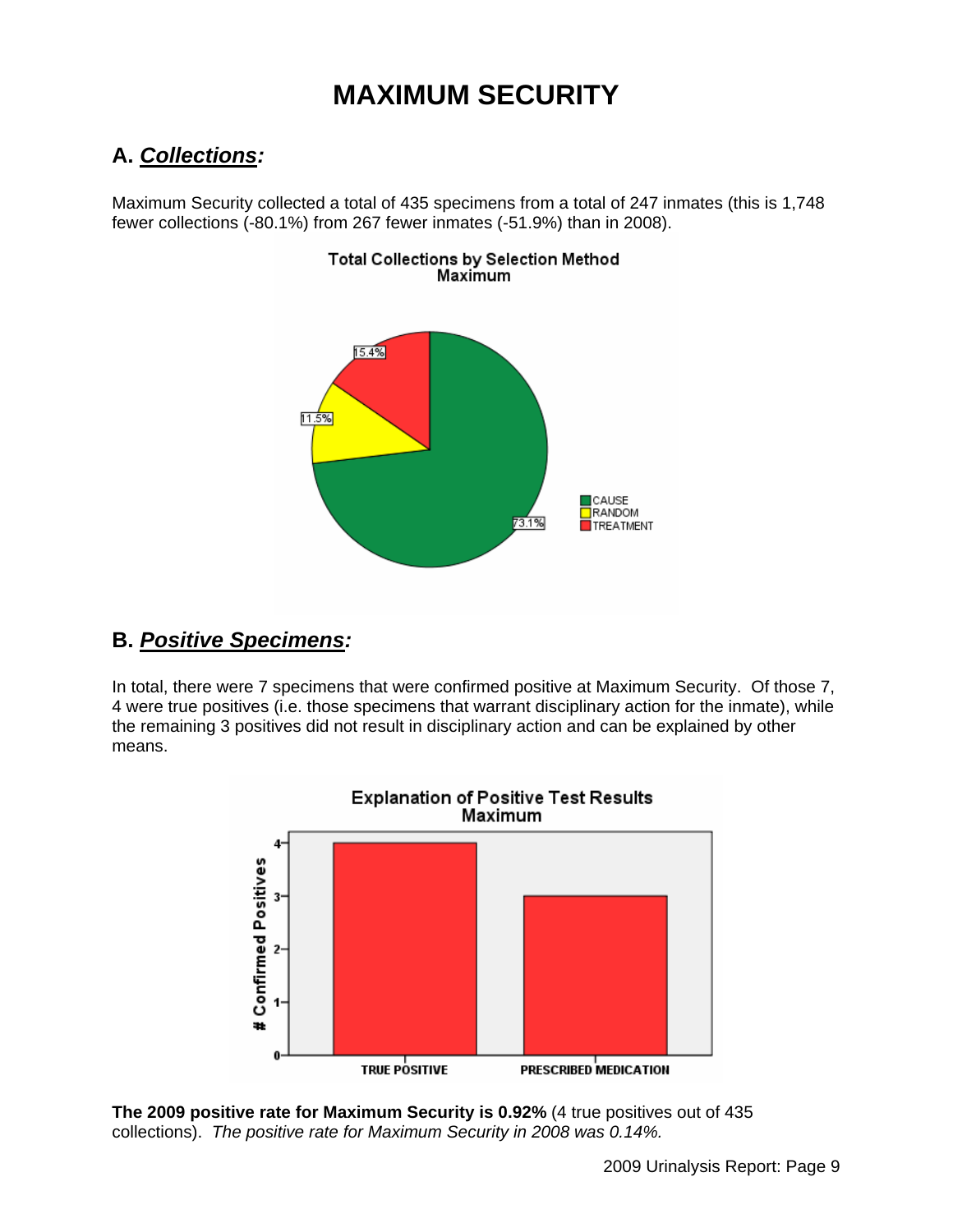# **HIGH SECURITY CENTER (HSC)**

#### **A.** *Collections:*

The HSC collected a total of 70 specimens from a total of 56 inmates (this is 17 fewer collections (-19.5%) from 9 fewer inmates (-13.8%) than in 2008). *There were no treatment collections from inmates at the HSC in 2009;* all collections were for Cause or Random selections, as shown below:



#### **B.** *Positive Specimens:*

There were no specimens that were confirmed positive at the HSC.

**The 2009 positive rate for the HSC is 0%** (0 true positives out of 70 collections). *The positive rate for the HSC in 2008 was 0%.*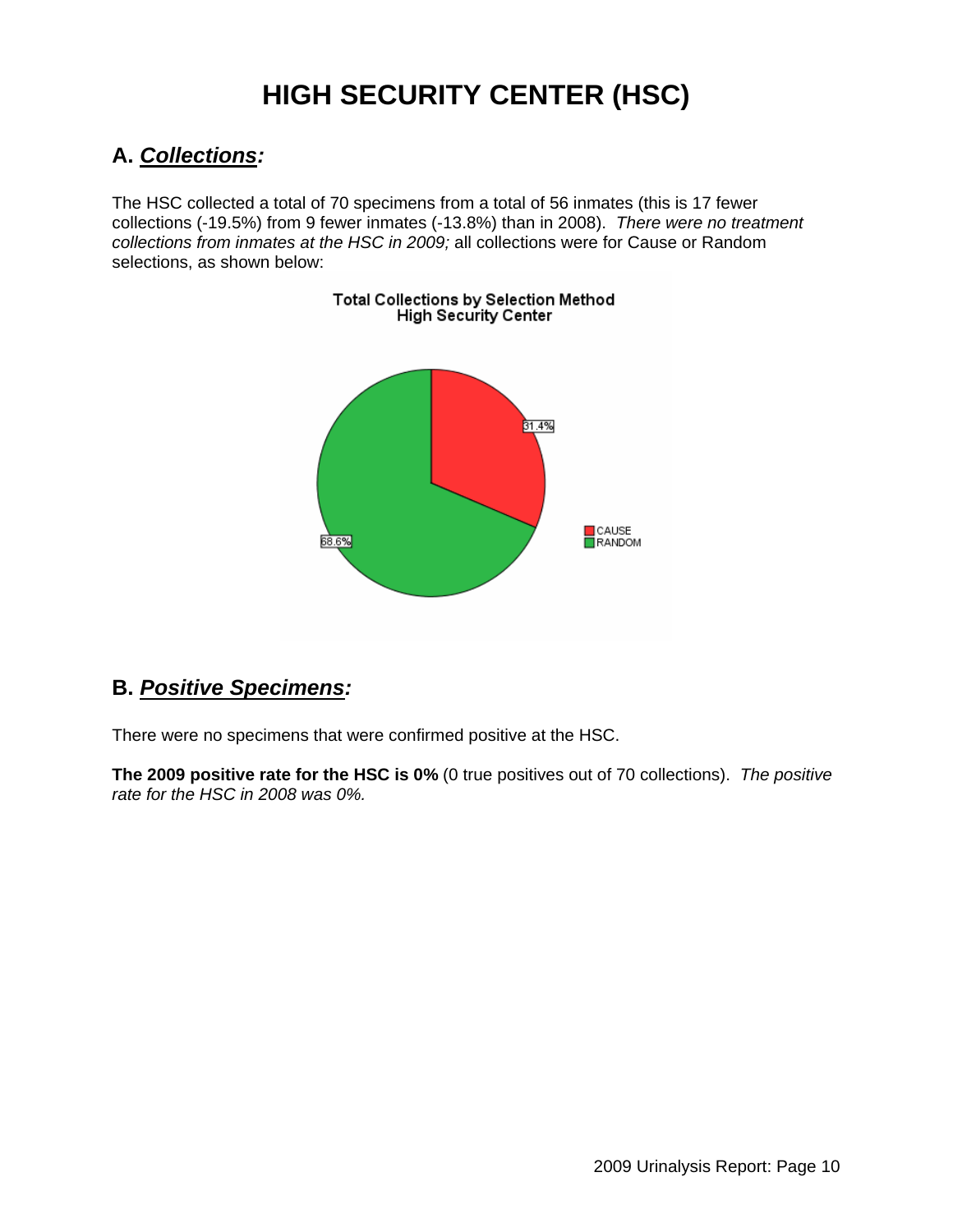## **WOMEN'S GLORIA McDONALD FACILITY**

#### **A.** *Collections:*

Women's GM facility collected a total of 100 specimens from a total of 64 inmates (this is 539 fewer collections (-84.4%) from 108 fewer inmates (-62.8%) than in 2008).



#### Total Collections by Selection Method Women's GM

## **B.** *Positive Specimens:*

In total, there were 20 specimens that were confirmed positive at the Women's GM facility. Of those 20, 4 were true positives (i.e. those specimens that warrant disciplinary action for the inmate), while the remaining 16 positives did not result in disciplinary action and can be explained by other means.



**Explanation of Positive Test Results** 

**The 2009 positive rate for the Women's GM facility is 4.00%** (4 true positives out of 100 collections). *The positive rate for the Women's GM facility in 2008 was 0.47%.*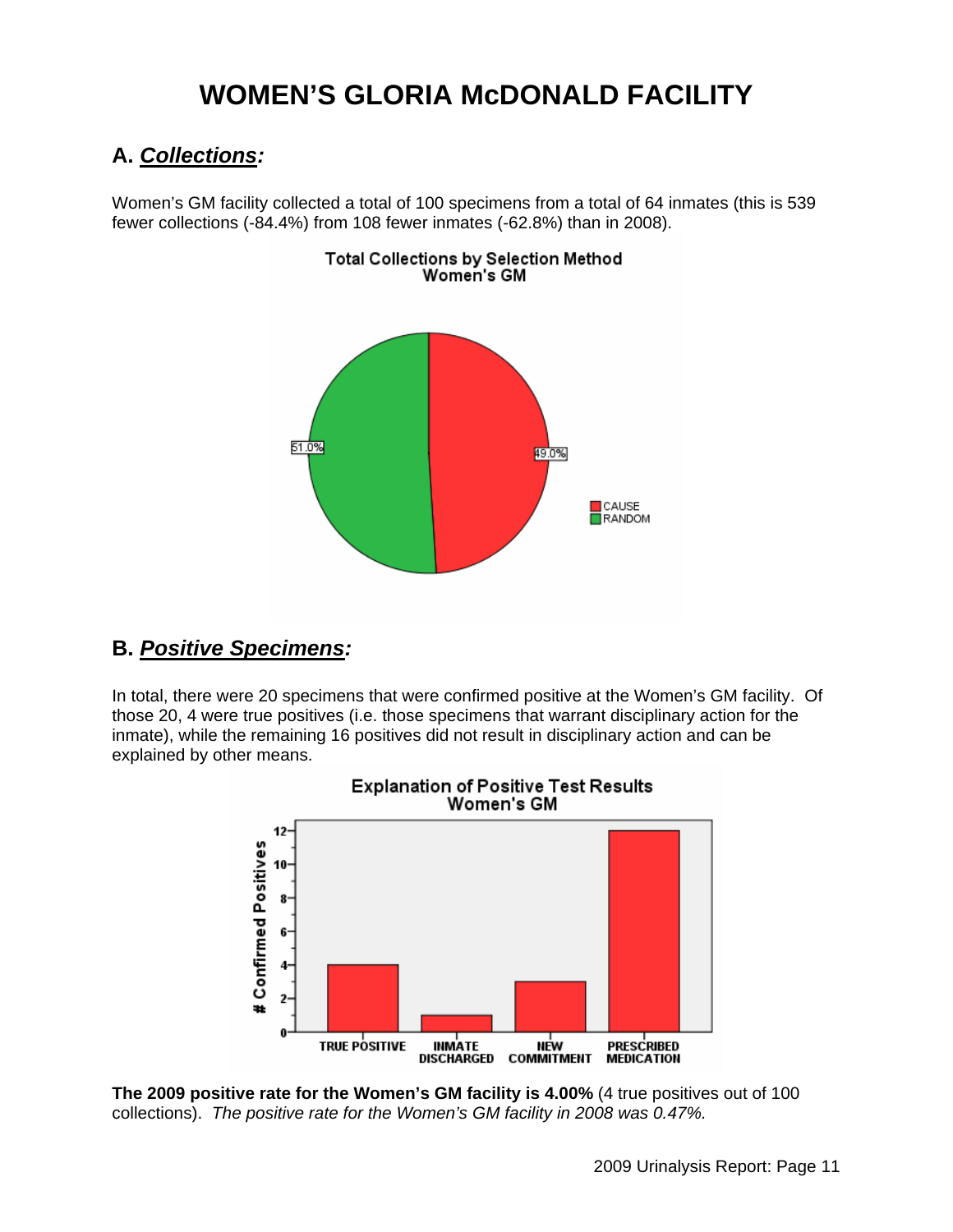## **WOMEN'S DIX FACILITY**

#### **A.** *Collections:*

The Women's DIX facility collected a total of 148 specimens from a total of 64 inmates (this is 1,612 fewer collections (-91.6%) from 171 fewer inmates (-72.8%) than in 2008).



#### **B.** *Positive Specimens:*

In total, there were 11 specimens that were confirmed positive at the Women's DIX facility. Of those 11, 3 were true positives (i.e. those specimens that warrant disciplinary action for the inmate), while the remaining 8 positives did not result in disciplinary action and can be explained by other means.



**The 2009 positive rate for the Women's DIX facility is 2.03%** (3 true positives out of 148 collections). *The positive rate for the Women's DIX facility in 2008 was 0.17%.*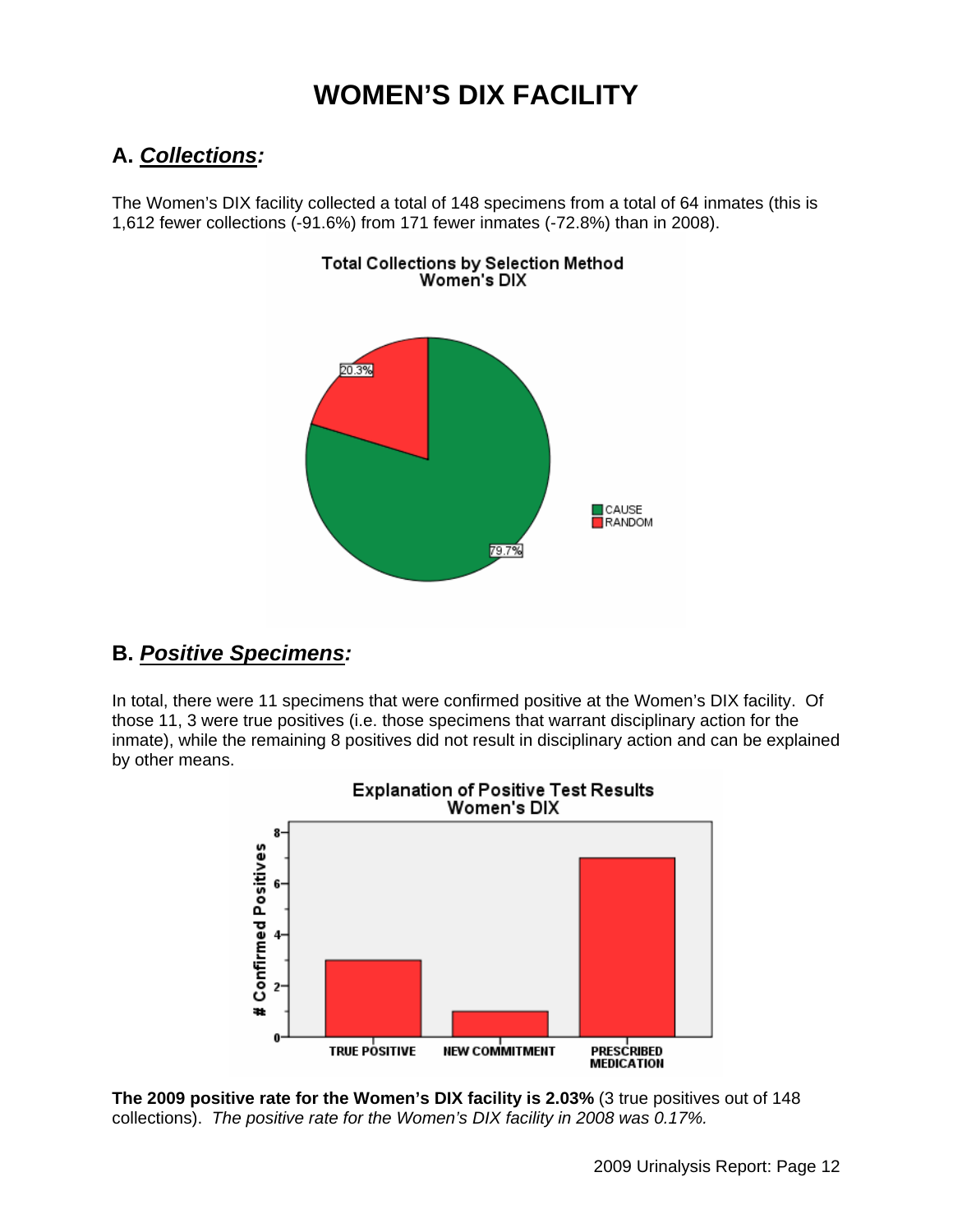## **COMMUNITY CONFINEMENT**

#### **A.** *Collections:*

The Community Confinement program collected a total of 2,144 specimens from a total of 1,156 offenders (this is 96 fewer collections (-4.3%) from 59 more offenders (5.4%) than in 2008).



#### **Total Collections by Selection Method Community Confinement**

#### **B.** *Positive Specimens:*

In total, there were 185 specimens that were confirmed positive in the Community Confinement program. Of those 185, 46 were true positives (i.e. those specimens that warrant disciplinary action for the offender). The remaining 139 positives did not result in disciplinary action and can be explained by other means.

In addition to the explanations used by the facilities, Community Confinement includes two additional categories: "Intake Test" and "Levels Decreasing." An "Intake Test" is when an offender first enters the Community Confinement program and is tested; much like a new commitment in the facilities, s/he is not disciplined if a specimen tests positive in this situation. The "Levels Decreasing" category refers to specimens that may have tested positive after the intake test. If the detection levels for the same drug found in the intake test have decreased, the offender is not disciplined.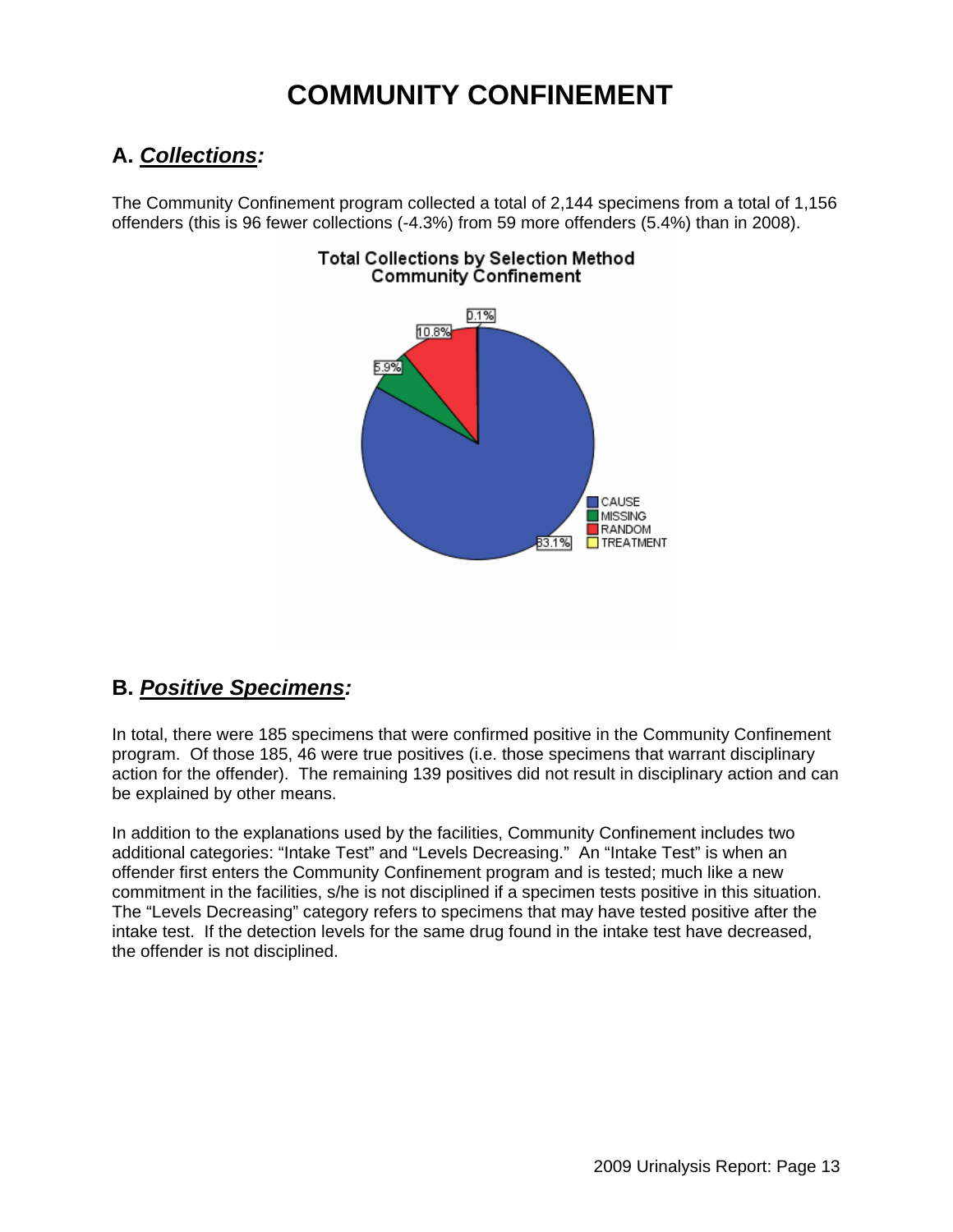

**The 2009 positive rate for Community Confinement is 2.15%** (46 true positives out of 2,144 collections). *The positive rate for Community Confinement in 2008 was 5.54%*.